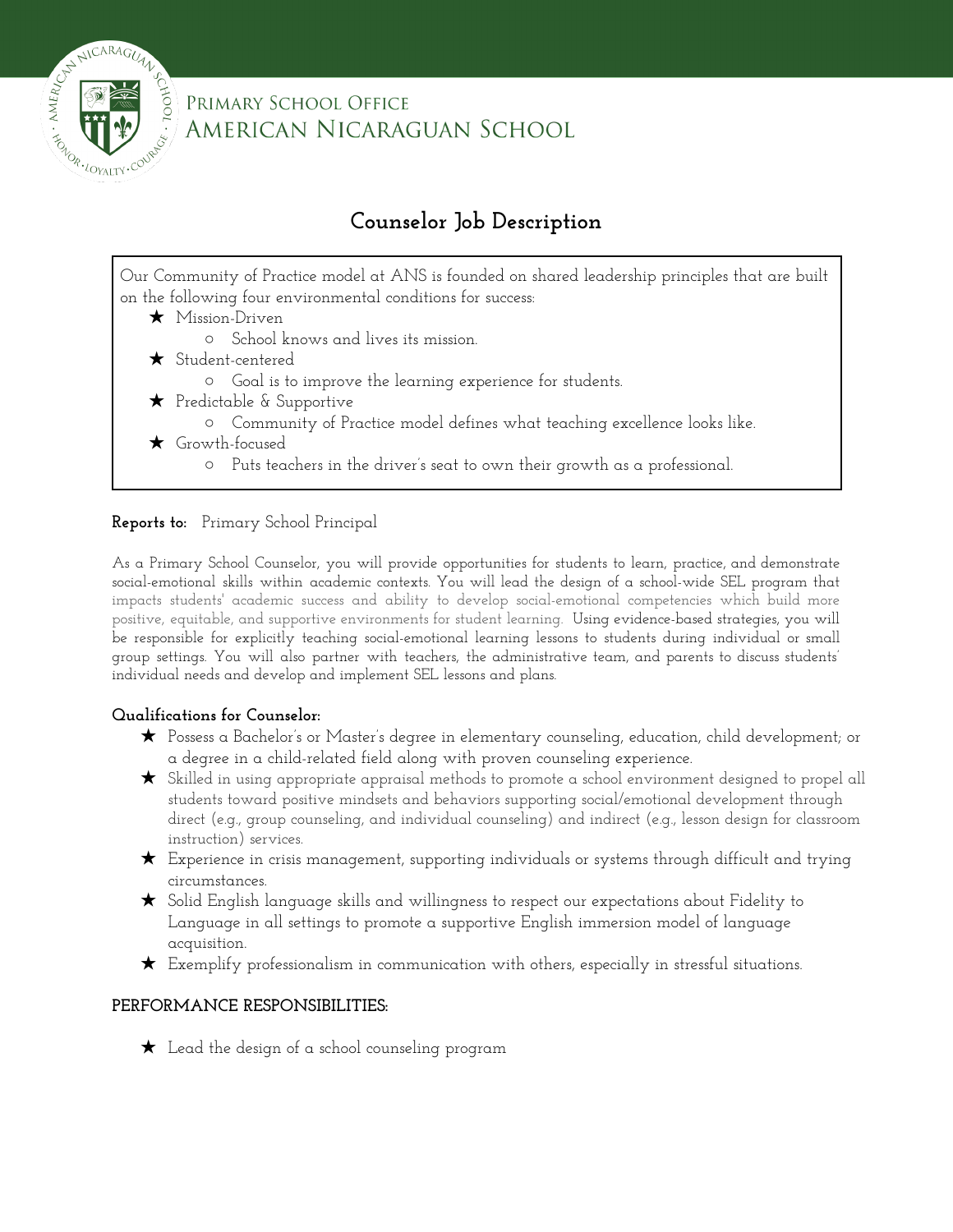

## PRIMARY SCHOOL OFFICE AMERICAN NICARAGUAN SCHOOL

- Using evidence-based practices, provide social/emotional learning instruction throughout the school day, allowing students to learn and practice SEL skills that support social and academic success in school.
- Directly teach social/emotional skills, emotion regulation strategies, and conflict resolution skills in a developmentally appropriate way to individual students and small groups.
- Promote mindsets and behaviors that enhance the learning process and create a culture of college and career readiness for all students in social/emotional development.
- Support teachers with lesson plans for SEL learning in the classroom.
- Provide responsive services to meet immediate students' needs and concerns as needed.
- Design system support services that indirectly support students through building a cohesive school-wide counseling program (e.g., transitions, onboarding, crisis plans).
- ★ Use data-informed instruction to give timely and meaningful feedback to students.
	- Design and implement student, parent, and teacher surveys to gather input about competency levels for CASEL standards.
	- Set skills-based goals for counseling work, gather and analyze pre/post data to monitor student progress towards goals.
	- Report student progress to parents, teachers, and administration.
- ★ Take leadership for an SEL and Wellness model that supports all students.
	- Advocate for students in a way that enhances students' ability to manage the social/emotional demands of their lives properly.
	- Respect students' and families' values, beliefs, sexual orientation, gender identification/expression, and cultural background and exercise great care to avoid imposing personal beliefs or values rooted in one's religion, culture, or ethnicity.
	- Do not diagnose but remain acutely aware of how a student's diagnosis can potentially affect the student's academic success.
	- Establish and maintain appropriate professional relationships with students and parents at all times.
	- Inform the administration immediately and take leadership in crisis intervention when a student poses a risk of harm to self or others or when there is suspicion of abuse or mental health crisis.
	- In collaboration with the Inclusion team, use school protocol for outside providers when social/emotional issues become too great to be dealt with solely by the school counselor.
- ★ Facilitate collaboration with parents, teachers, and administration to support ongoing planning and growth for the child's academic and social success.
	- Build positive relationships with parents as partners in learning to support the child's academic and social success in school and home.
	- Demonstrate flexibility and open-mindedness about finding pathways for children who are developing social-emotional skills and mindsets that support learning.